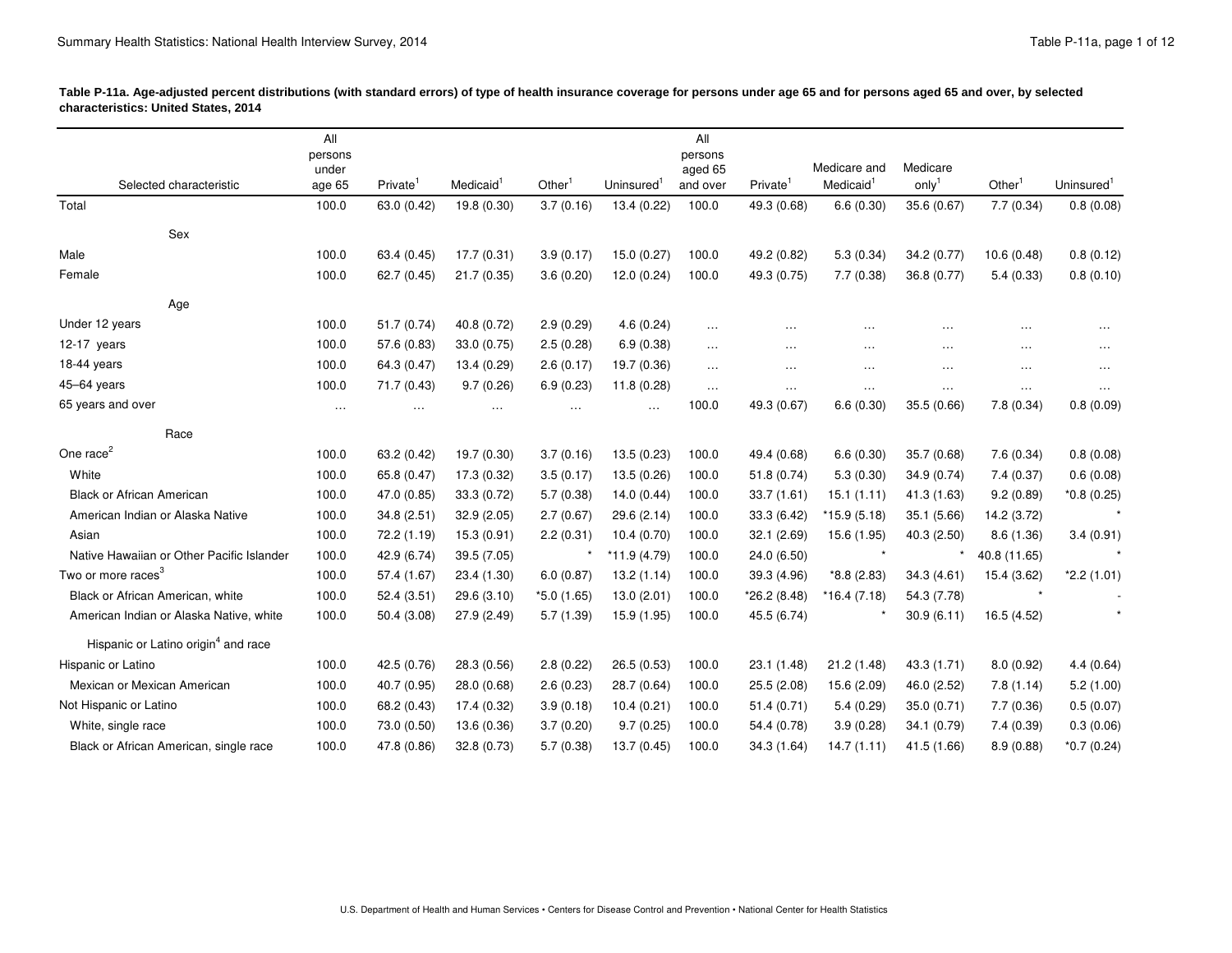| characteristics: United States, 2014                                                       |                 |                    | Table P-11a. Age-adjusted percent distributions (with standard errors) of type of health insurance coverage for persons under age 65 and for persons aged 65 and over, by selected                          |  |
|--------------------------------------------------------------------------------------------|-----------------|--------------------|-------------------------------------------------------------------------------------------------------------------------------------------------------------------------------------------------------------|--|
|                                                                                            |                 | All                |                                                                                                                                                                                                             |  |
|                                                                                            | persons<br>unde | persons<br>aged 65 | Medicare and Medicare                                                                                                                                                                                       |  |
| Selected characteristic<br>the contract of the contract of the contract of the contract of |                 |                    | age 65 Private <sup>1</sup> Medicaid <sup>1</sup> Other <sup>1</sup> Uninsured <sup>1</sup> and over Private <sup>1</sup> Medicaid <sup>1</sup> only <sup>1</sup> Other <sup>1</sup> Uninsured <sup>1</sup> |  |
| Education <sup>5</sup>                                                                     |                 |                    |                                                                                                                                                                                                             |  |
| Less than a high school diploma                                                            |                 |                    | 100.0 31.2 (0.75) 26.4 (0.77) 4.8 (0.31) 37.6 (0.84) 100.0 33.2 (1.26) 17.0 (0.88) 41.2 (1.25) 6.3 (0.56) 2.3 (0.34)                                                                                        |  |
| High school diploma or GED <sup>o</sup>                                                    |                 |                    | 100.0 56.5 (0.67) 15.4 (0.46) 5.1 (0.27) 22.9 (0.53) 100.0 49.4 (1.13) 5.5 (0.42) 36.8 (1.09) 7.6 (0.53) 0.6 (0.13)                                                                                         |  |
| Some college                                                                               |                 |                    | 100.0 69.8 (0.52) 9.8 (0.31) 5.2 (0.24) 15.2 (0.40) 100.0 51.9 (1.14) 3.6 (0.38) 34.2 (1.10) 10.0 (0.69) *0.3 (0.09)                                                                                        |  |
| Bachelor's degree or higher                                                                |                 |                    | $100.0$ $88.0(0.37)$ $3.3(0.21)$ $3.1(0.20)$ $5.6(0.23)$ $100.0$ $58.4(1.19)$ $3.4(0.48)$ $31.0(1.15)$ $6.8(0.61)$ $*0.3(0.10)$                                                                             |  |
| Family income <sup>7</sup>                                                                 |                 |                    |                                                                                                                                                                                                             |  |
| Less than \$35,000                                                                         |                 |                    | 100.0 26.4 (0.56) 44.3 (0.52) 5.2 (0.22) 24.1 (0.47) 100.0 38.1 (1.04) 13.9 (0.70) 39.8 (1.01) 7.0 (0.45) 1.3 (0.19)                                                                                        |  |
| \$35,000 or more                                                                           |                 |                    | 100.0 78.7 (0.40) 9.2 (0.24) 3.3 (0.22) 8.8 (0.23) 100.0 56.9 (1.01) 2.7 (0.27) 31.4 (0.94) 8.5 (0.54) 0.5 (0.09)                                                                                           |  |
| \$35,000-\$49,999                                                                          |                 |                    | 100.0 52.1 (0.88) 23.5 (0.69) 4.7 (0.44) 19.6 (0.64) 100.0 48.6 (1.87) 3.7 (0.55) 37.4 (1.75) 9.7 (1.00) *0.6 (0.21)                                                                                        |  |
| \$50,000-\$74,999                                                                          |                 |                    | 100.0 71.7 (0.80) 12.5 (0.55) 3.9 (0.37) 11.9 (0.50) 100.0 57.6 (1.67) 2.4 (0.43) 30.9 (1.59) 8.6 (0.89) *0.5 (0.16)                                                                                        |  |
| \$75,000-\$99,999                                                                          |                 |                    | 100.0 85.5 (0.72) 5.6 (0.42) 3.0 (0.39) 6.0 (0.44) 100.0 62.0 (2.13) 2.5 (0.67) 28.0 (2.04) 6.9 (1.13) *0.6 (0.26)                                                                                          |  |
| \$100,000 or more                                                                          |                 |                    | 100.0 92.0 (0.40) 2.2 (0.19) 2.6 (0.24) 3.2 (0.23) 100.0 60.2 (2.02) 2.3 (0.56) 29.0 (1.86) 8.2 (1.10) *0.4 (0.14)                                                                                          |  |
| Poverty status <sup>8</sup>                                                                |                 |                    |                                                                                                                                                                                                             |  |
| Poor                                                                                       |                 |                    | 100.0 17.6 (0.71) 53.3 (0.73) 4.3 (0.25) 24.8 (0.64) 100.0 16.6 (1.47) 34.1 (1.69) 38.6 (1.79) 7.4 (0.95) 3.3 (0.63)                                                                                        |  |
| Near poor                                                                                  |                 |                    | 100.0 37.5 (0.69) 32.3 (0.59) 5.7 (0.35) 24.4 (0.56) 100.0 38.4 (1.29) 10.6 (0.75) 42.4 (1.26) 7.5 (0.64) 1.1 (0.22)                                                                                        |  |
| Not poor                                                                                   |                 |                    | 100.0 83.6 (0.36) 5.6 (0.19) 3.3 (0.22) 7.5 (0.20) 100.0 57.2 (0.86) 2.1 (0.20) 32.3 (0.84) 7.9 (0.48) 0.4 (0.07)                                                                                           |  |
|                                                                                            |                 |                    |                                                                                                                                                                                                             |  |
| Place of residence <sup>9</sup>                                                            |                 |                    |                                                                                                                                                                                                             |  |
| Large MSA                                                                                  |                 |                    | 100.0 65.3 (0.54) 18.5 (0.38) 3.1 (0.15) 13.1 (0.30) 100.0 45.5 (0.95) 7.5 (0.44) 39.4 (0.91) 6.5 (0.42) 1.1 (0.14)                                                                                         |  |
| Small MSA                                                                                  |                 |                    | 100.0 62.6 (0.78) 19.7 (0.54) 4.6 (0.42) 13.0 (0.42) 100.0 53.2 (1.09) 5.2 (0.50) 32.1 (1.23) 9.0 (0.74) 0.5 (0.14)                                                                                         |  |
| Not in MSA                                                                                 |                 |                    | 100.0 54.8 (1.17) 25.0 (0.96) 4.4 (0.36) 15.8 (0.57) 100.0 52.4 (1.75) 6.7 (0.76) 31.8 (1.57) 8.6 (0.69) *0.4 (0.14)                                                                                        |  |
| Region                                                                                     |                 |                    |                                                                                                                                                                                                             |  |
| Northeast                                                                                  |                 |                    | 100.0 66.4 (0.98) 22.4 (0.81) 1.8 (0.18) 9.3 (0.47) 100.0 53.2 (1.60) 7.9 (0.84) 33.9 (1.47) 4.4 (0.49) 0.6 (0.17)                                                                                          |  |
| Midwest                                                                                    |                 |                    | 100.0 68.2 (0.86) 18.3 (0.65) 3.2 (0.26) 10.3 (0.39) 100.0 61.7 (1.50) 4.1 (0.46) 27.4 (1.45) 6.3 (0.58) *0.4 (0.12)                                                                                        |  |
| South                                                                                      |                 |                    | 100.0 58.8 (0.71) 18.9 (0.47) 5.1 (0.37) 17.1 (0.42) 100.0 44.8 (1.08) 6.9 (0.51) 37.9 (1.15) 9.7 (0.70) 0.7 (0.12)                                                                                         |  |
| West                                                                                       |                 |                    | 100.0 62.6 (0.83) 20.6 (0.60) 3.4 (0.24) 13.5 (0.41) 100.0 40.0 (1.28) 7.6 (0.68) 42.2 (1.23) 8.8 (0.74) 1.5 (0.27)                                                                                         |  |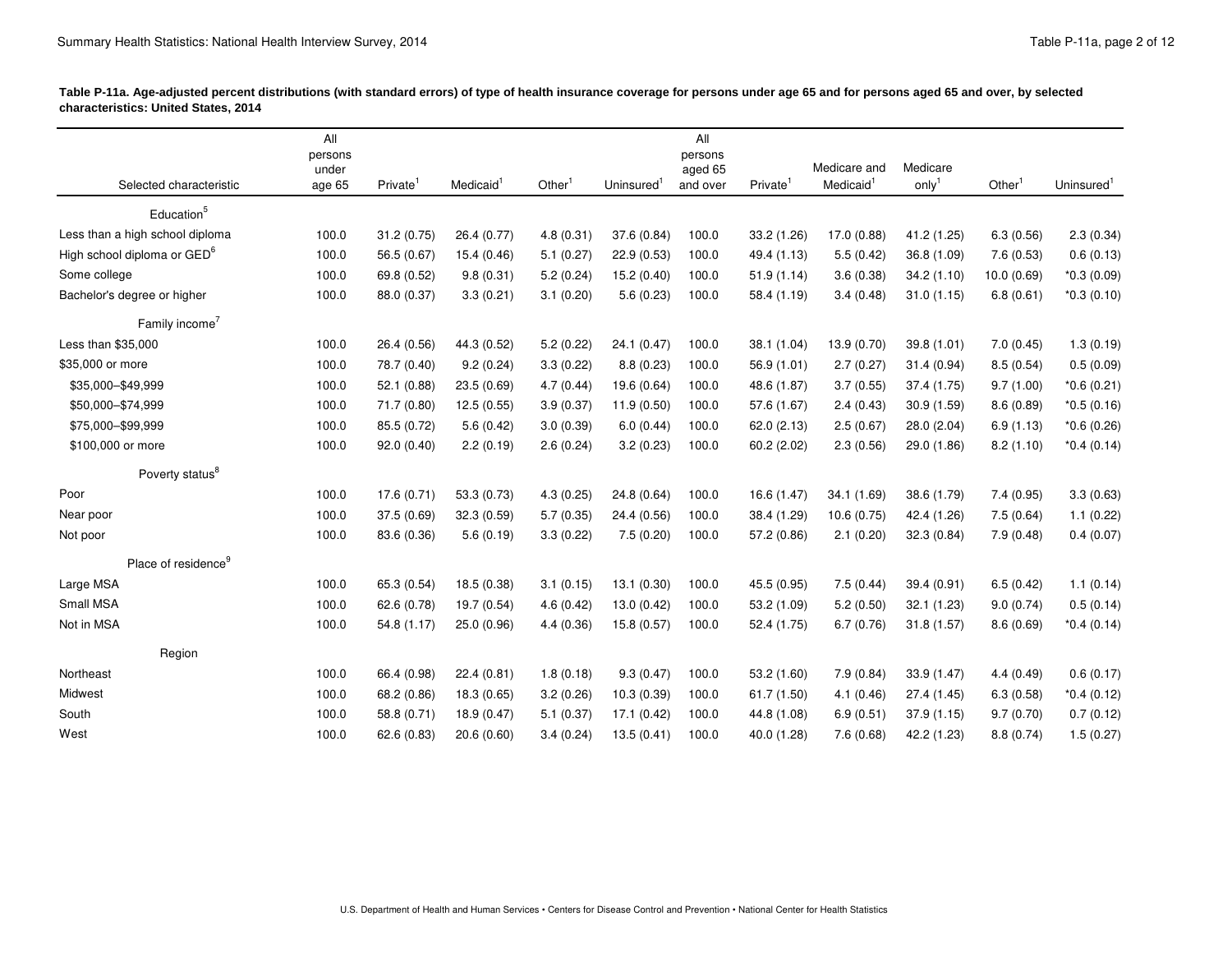| Table P-11a. Age-adjusted percent distributions (with standard errors) of type of health insurance coverage for persons under age 65 and for persons aged 65 and over, by selected |  |
|------------------------------------------------------------------------------------------------------------------------------------------------------------------------------------|--|
| characteristics: United States, 2014                                                                                                                                               |  |

| characteristics: United States, 2014                     | Table P-11a. Age-adjusted percent distributions (with standard errors) of type of health insurance coverage for persons under age 65 and for persons aged 65 and over, by selected |                                                                         |                                                                                   |  |
|----------------------------------------------------------|------------------------------------------------------------------------------------------------------------------------------------------------------------------------------------|-------------------------------------------------------------------------|-----------------------------------------------------------------------------------|--|
|                                                          | All                                                                                                                                                                                | All                                                                     |                                                                                   |  |
|                                                          | persons<br>under                                                                                                                                                                   | persons<br>aged 65                                                      | Medicare and Medicare                                                             |  |
| Selected characteristic                                  | age 65 Private <sup>1</sup><br>Medicaid '                                                                                                                                          | Other <sup>1</sup> Uninsured <sup>1</sup> and over Private <sup>1</sup> | Medicaid <sup>1</sup> only <sup>1</sup> Other <sup>1</sup> Uninsured <sup>1</sup> |  |
| Current health status                                    |                                                                                                                                                                                    |                                                                         |                                                                                   |  |
| Excellent or very good                                   | 100.0 69.7 (0.41) 15.8 (0.29) 2.9 (0.17) 11.6 (0.23) 100.0 56.4 (0.92) 3.5 (0.33) 33.2 (0.91) 6.4 (0.43) 0.6 (0.10)                                                                |                                                                         |                                                                                   |  |
| Good                                                     | 100.0 51.7 (0.67) 27.3 (0.54) 3.3 (0.24) 17.7 (0.43) 100.0 47.8 (1.00) 6.3 (0.42) 36.9 (0.98) 8.3 (0.58) 0.8 (0.14)                                                                |                                                                         |                                                                                   |  |
| Fair or poor                                             | 100.0 33.5 (1.10) 41.8 (1.12) 8.0 (0.45) 16.7 (0.69) 100.0 36.7 (1.12) 13.6 (0.78) 38.5 (1.16) 10.1 (0.71) 1.1 (0.21)                                                              |                                                                         |                                                                                   |  |
| Hispanic or Latino origin <sup>4</sup> , race, and sex   |                                                                                                                                                                                    |                                                                         |                                                                                   |  |
| Hispanic or Latino, male                                 | 100.0 43.2 (0.83) 25.2 (0.58) 2.8 (0.23) 28.9 (0.63) 100.0 26.2 (2.10) 16.8 (1.80) 42.4 (2.33) 10.1 (1.34) 4.5 (0.92)                                                              |                                                                         |                                                                                   |  |
| Hispanic or Latina, female                               | 100.0 41.7 (0.82) 31.5 (0.67) 2.8 (0.30) 24.0 (0.57) 100.0 20.7 (1.73) 24.6 (1.70) 44.1 (1.99) 6.3 (0.94) 4.3 (0.73)                                                               |                                                                         |                                                                                   |  |
| Not Hispanic or Latino:                                  |                                                                                                                                                                                    |                                                                         |                                                                                   |  |
| White, single race, male                                 | 100.0 73.3 (0.55) 12.1 (0.39) 3.7 (0.20) 10.8 (0.32) 100.0 53.4 (0.94) 3.3 (0.32) 32.8 (0.91) 10.3 (0.55) *0.2 (0.09)                                                              |                                                                         |                                                                                   |  |
| White, single race, female                               | 100.0 72.7 (0.54) 15.1 (0.42) 3.6 (0.25) 8.6 (0.27) 100.0 55.1 (0.87) 4.5 (0.36) 35.2 (0.90) 5.0 (0.37) 0.3 (0.09)                                                                 |                                                                         |                                                                                   |  |
| Black or African American, single race,<br>male          | 100.0 47.8 (0.97) 29.3 (0.75) 6.7 (0.53) 16.2 (0.62) 100.0 36.4 (2.32) 10.8 (1.42) 38.2 (2.24) 13.6 (1.51) *1.0 (0.44)                                                             |                                                                         |                                                                                   |  |
| Black or African American, single race,                  | 100.0 47.9 (0.99) 35.7 (0.90) 4.8 (0.35) 11.6 (0.53) 100.0 33.1 (1.80) 17.1 (1.45) 43.6 (1.99) 5.7 (0.90) *0.4 (0.20)                                                              |                                                                         |                                                                                   |  |
| female<br>Hispanic or Latino origin <sup>4</sup> , race, |                                                                                                                                                                                    |                                                                         |                                                                                   |  |
| and poverty status                                       |                                                                                                                                                                                    |                                                                         |                                                                                   |  |
| Hispanic or Latino:                                      |                                                                                                                                                                                    |                                                                         |                                                                                   |  |
| Poor                                                     | 100.0  10.6 (0.76)  49.5 (1.19)  2.7 (0.33)  37.1 (1.06)  100.0                                                                                                                    |                                                                         | $5.7(1.66)$ $41.3(3.20)$ $38.3(3.04)$ $7.6(1.70)$ $7.1(1.85)$                     |  |
| Near poor                                                | 100.0 29.2 (1.06) 33.8 (0.89) 3.0 (0.33) 34.1 (0.95) 100.0 19.8 (2.84) 22.4 (2.60) 46.8 (3.24) 6.6 (1.43) 4.5 (1.19)                                                               |                                                                         |                                                                                   |  |
| Not poor                                                 | 100.0 71.8 (0.92) 9.6 (0.53) 2.7 (0.40) 16.0 (0.64) 100.0 35.5 (2.79) 8.7 (1.46) 42.8 (2.72) 10.2 (1.74) 2.9 (0.75)                                                                |                                                                         |                                                                                   |  |
| Not Hispanic or Latino:                                  |                                                                                                                                                                                    |                                                                         |                                                                                   |  |
| White, single race:                                      |                                                                                                                                                                                    |                                                                         |                                                                                   |  |
| Poor                                                     | 100.0 23.7 (1.29) 52.0 (1.24) 4.6 (0.43) 19.7 (0.90) 100.0 25.1 (2.63) 31.3 (2.45) 34.9 (2.68) 8.2 (1.52)                                                                          |                                                                         |                                                                                   |  |
| Near poor                                                | 100.0 43.3 (1.14) 29.2 (0.90) 6.9 (0.53) 20.7 (0.83) 100.0 44.5 (1.61) 6.9 (0.87) 40.7 (1.57) 7.4 (0.81) *0.5 (0.21)                                                               |                                                                         |                                                                                   |  |
| Not poor<br>Black or African American, single race:      | 100.0 86.6 (0.41) 4.3 (0.22) 3.1 (0.23) 6.0 (0.24) 100.0 59.5 (0.93) 1.3 (0.18) 31.6 (0.93) 7.4 (0.50) *0.2 (0.06)                                                                 |                                                                         |                                                                                   |  |
| Poor                                                     | 100.0 15.0 (1.01) 60.6 (1.19) 5.0 (0.52) 19.5 (0.98) 100.0 12.5 (2.17) 31.8 (3.10) 48.2 (3.73) 5.2 (1.40) *2.2 (1.05)                                                              |                                                                         |                                                                                   |  |
| Near poor                                                | 100.0 38.1 (1.53) 36.5 (1.33) 6.9 (0.68) 18.5 (1.07) 100.0 24.8 (2.39) 20.2 (2.21) 47.8 (2.70) 6.8 (1.31)                                                                          |                                                                         |                                                                                   |  |
| Not poor                                                 | 100.0 75.6 (1.11) 9.7 (0.69) 6.4 (0.71) 8.3 (0.52) 100.0 50.8 (2.82) 5.5 (1.06) 32.5 (2.63) 11.2 (1.73)                                                                            |                                                                         |                                                                                   |  |
|                                                          |                                                                                                                                                                                    |                                                                         |                                                                                   |  |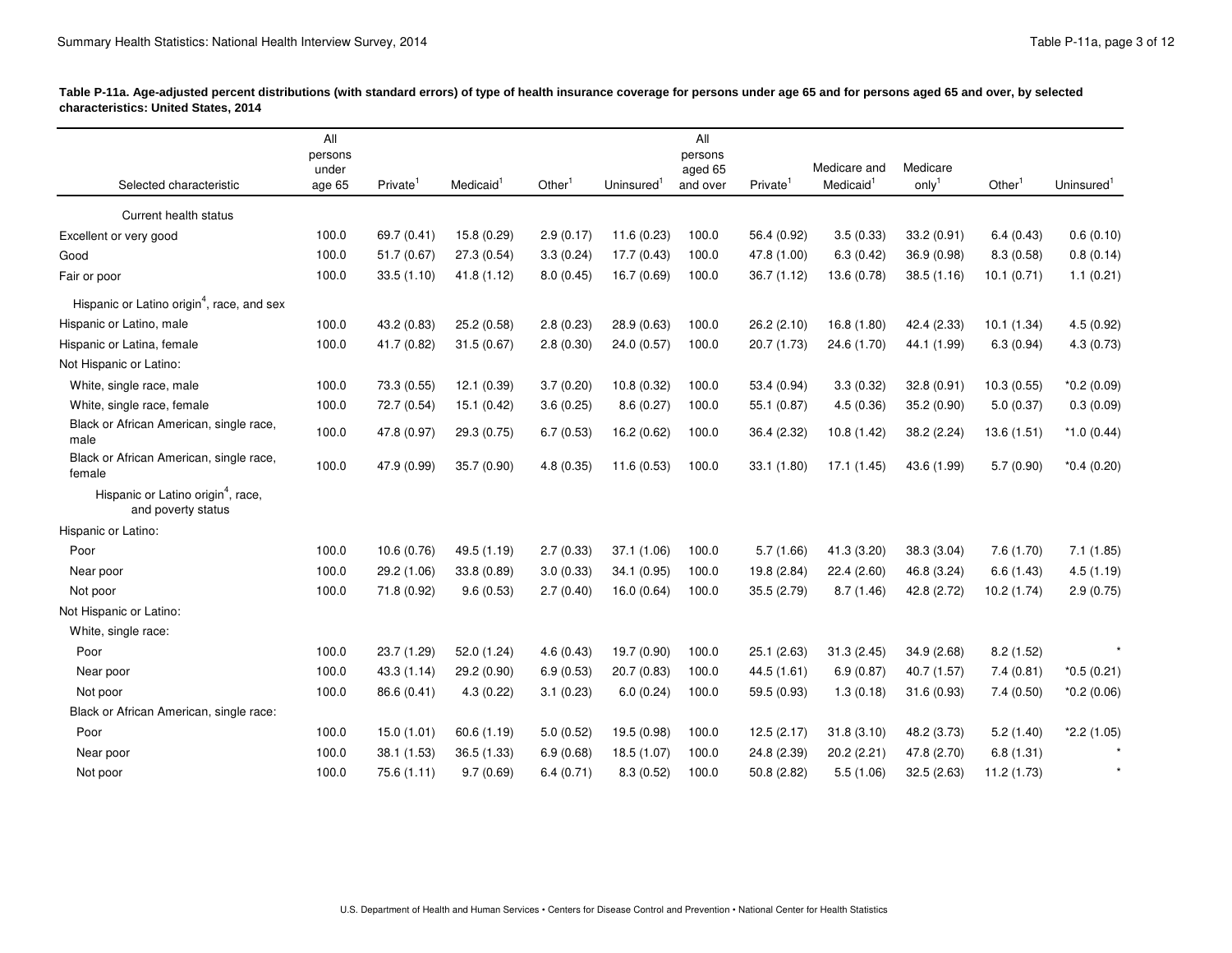| characteristics: United States, 2014 | Table P-11a. Age-adjusted percent distributions (with standard errors) of type of health insurance coverage for persons under age 65 and for persons aged 65 and over, by selected                   |
|--------------------------------------|------------------------------------------------------------------------------------------------------------------------------------------------------------------------------------------------------|
|                                      |                                                                                                                                                                                                      |
|                                      |                                                                                                                                                                                                      |
|                                      | Medicare and Medicare                                                                                                                                                                                |
| Selected characteristic              | Private <sup>1</sup> Medicaid <sup>1</sup> Other <sup>1</sup> Uninsured <sup>1</sup> and over Private <sup>1</sup> Medicaid <sup>1</sup> only <sup>1</sup> Other <sup>1</sup> Uninsured <sup>1</sup> |

… Category not applicable.

\* Estimates are considered unreliable. Data preceded by an asterisk have a relative standard error (RSE) greater than 30% and less than or equal to 50% and should be used with caution. Data not shown have an RSE greater th - Quantity zero.

 dental care. <sup>1</sup>Based on the question. "What kind of health insurance or health care coverage does [person] have? Include those that pay for only one type of service (nursing home care, accidents, or dental care), exclude private plans hospitalized." Based on a hierarchy of mutually exclusive categories. "Uninsured" includes persons who had no coverage as well as those who had only Indian Health Service coverage or had only a private plan that paid for o

<sup>2</sup>Refers to persons who indicated only a single race group, including those of Hispanic or Latino origin.

<sup>3</sup>Refers to persons who indicated more than one race group, including those of Hispanic or Latino origin. Only two combinations of multiple race groups are shown due to small sample sizes for other combinations.

<sup>4</sup>Refers to persons who are of Hispanic or Latino origin and may be of any race or combination of races. "Not Hispanic or Latino" refers to persons who are not of Hispanic or Latino origin, regardless of race.

 persons aged 65 and over. <sup>5</sup> Shown only for persons aged 25 and over. Estimates are age adjusted using the projected 2000 U.S. population as the standard population and using two age groups; 25-44 and 45-64, for persons under age 65, and two age g

<sup>6</sup> GED is General Educational Development high school equivalency diploma.

 $<sup>7</sup>$  Includes persons who reported a dollar amount or who would not provide a dollar amount but provided an income interval.</sup>

<sup>8</sup> "Poor" persons are defined as having income below the poverty threshold. "Near poor" persons have incomes of 100% to less than 200% of the poverty threshold. "Not poor" persons have incomes that are 200% of the poverty

<sup>9</sup> MSA is metropolitan statistical area. Large MSAs have a population of 1 million or more; small MSAs have a population of less than 1 million. "Not in MSA" consists of persons not living in a metropolitan statistical ar

NOTES: Estimates are based on household interviews of a sample of the civilian noninstitutionalized population. This table is based on responses about all persons in the family. Data came from the Person file and were weig the columns were not included in the denominators when calculating percentages. Percentages may not add to totals due to rounding. "Total" includes other races not shown separately and persons with unknown education, famil health status. Unless otherwise specified, for persons under age 65, estimates are age adjusted using the projected 2000 U.S. population as the standard population and using four age groups: 0-11, 12-17, 18-44, and 45-64. are age adjusted using the projected 2000 U.S. population as the standard population and using age two groups: 65-74 and 75 and over. Estimates for age groups are not age-adjusted. For more information on the data source, table, refer to Technical Notes for Summary Health Statistics Tables: National Health Interview Survey (available from [http://www.cdc.gov/nchs/nhis/SHS/tables.htm\)](http://www.cdc.gov/nchs/nhis/SHS/tables.htm). Suggested citation: Adams PF, Benson V. Tables of Summary 2014 National Health Interview Survey. 2015. Available from:<http://www.cdc.gov/nchs/nhis/SHS/tables.htm>.

SOURCE: CDC/NCHS, National Health Interview Survey, 2014.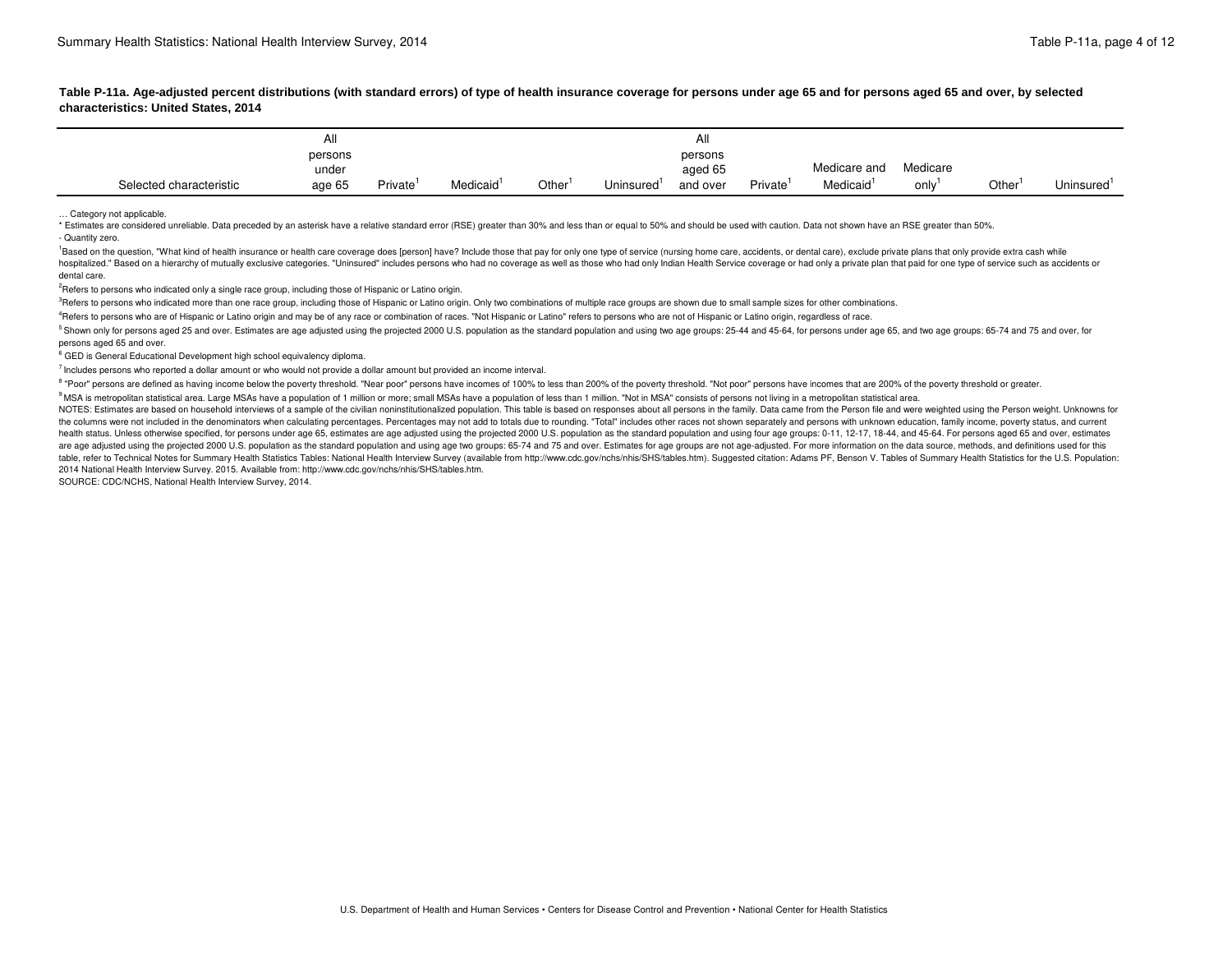| rable r•i ib. Flequency distributions (humber in thousands) or type or neath msurance coverage for persons under age to and for persons aged to and over, by selected<br>characteristics: United States, 2014 |                                                          |               |                                                |                                                                        |                             |                             |                               |                     |                                                                                     |                                                          |
|---------------------------------------------------------------------------------------------------------------------------------------------------------------------------------------------------------------|----------------------------------------------------------|---------------|------------------------------------------------|------------------------------------------------------------------------|-----------------------------|-----------------------------|-------------------------------|---------------------|-------------------------------------------------------------------------------------|----------------------------------------------------------|
|                                                                                                                                                                                                               |                                                          |               |                                                |                                                                        |                             |                             |                               |                     |                                                                                     |                                                          |
|                                                                                                                                                                                                               | persons                                                  |               |                                                |                                                                        | persons<br>aged 65 and      |                             | Medicare<br>and               | Medicare            |                                                                                     |                                                          |
| Selected characteristic                                                                                                                                                                                       | under age 65 Private Medicaid bunder                     |               | Other'                                         | Uninsured <sup>1</sup> over Private <sup>1</sup> Medicaid <sup>1</sup> |                             |                             |                               | $\mathsf{only}^1$   | Other <sup>1</sup> Uninsured <sup>1</sup>                                           |                                                          |
| Total                                                                                                                                                                                                         | 268,157  168,747  50,510  10,519  35,280  44,933  22,018 |               |                                                |                                                                        |                             |                             | 2,943 15,867                  |                     | 3,483 359                                                                           |                                                          |
| Sex                                                                                                                                                                                                           |                                                          |               |                                                |                                                                        |                             |                             |                               |                     |                                                                                     |                                                          |
| Male                                                                                                                                                                                                          | 133,071 83,900                                           | 22,762        | 5,433                                          | 19,317                                                                 | 19,955                      | 9,778                       | 1,039                         | 6,737               | 2,125 158                                                                           |                                                          |
| Female                                                                                                                                                                                                        | 135,086 84,848 27,748 5,086 15,963 24,979 12,241         |               |                                                |                                                                        |                             |                             | 1,904                         | 9,131               | 1,358                                                                               | 201                                                      |
| Age                                                                                                                                                                                                           |                                                          |               |                                                |                                                                        |                             |                             |                               |                     |                                                                                     |                                                          |
| Under 12 years                                                                                                                                                                                                | 48,443 24,876                                            | 19,622        | 1,408                                          | 2,237                                                                  | <b>Contractor</b>           |                             |                               |                     | المنفقات المنافعة المنافعة والمقفول المنافعة والمنفق المنافعة والمنفقة              |                                                          |
| 12-17 years                                                                                                                                                                                                   | 14,239<br>24,964                                         | 8,148         | 614                                            | 1,709                                                                  | the company of the          | the contract of the         |                               |                     | the contract of the contract of the contract of the contract of the contract of     |                                                          |
| 18-44 years                                                                                                                                                                                                   | 112,146 71,157                                           | 14,854        | 2,842                                          | 21,740                                                                 | $\sim$ $\sim$ $\sim$ $\sim$ |                             |                               |                     | the contract of the contract of the contract of the contract of the contract of     |                                                          |
| 45-64 years                                                                                                                                                                                                   | 82,604 58,476                                            | 7,886         | 5,656                                          | 9,593                                                                  |                             |                             |                               |                     | المحتفل المرادي المحتفل المراد المحتفل المراد بمحتفل المحتفل المحتفل المراد المحتفل |                                                          |
| 65 years and over                                                                                                                                                                                             | and the company of the company of                        |               | 44,933   22,018   2,943   15,867   3,483   359 |                                                                        |                             |                             |                               |                     |                                                                                     |                                                          |
| Race                                                                                                                                                                                                          |                                                          |               |                                                |                                                                        |                             |                             |                               |                     |                                                                                     |                                                          |
| One race <sup>2</sup>                                                                                                                                                                                         | 261,550 165,130                                          | 48.585        | 10.195                                         | 34,618                                                                 | 44,480                      | 21,841                      | 2,894                         | 15,726              | 3.409 348                                                                           |                                                          |
| White                                                                                                                                                                                                         | 206.341<br>135,994                                       | 33,340        | 7.653                                          | 27,232                                                                 | 38,422                      | 19,823                      | 2,025                         | 13,309              | 2.839                                                                               | 246                                                      |
| <b>Black or African American</b>                                                                                                                                                                              | 16,802<br>36,409                                         | 11,895        | 2.090                                          | 4,896                                                                  | 3,931                       | 1.323                       | 561                           | 1.577               | 365                                                                                 |                                                          |
| American Indian or Alaska Native                                                                                                                                                                              | 2,758                                                    | 946<br>933    |                                                | 770                                                                    | 234                         |                             | *36                           |                     |                                                                                     |                                                          |
| Asian                                                                                                                                                                                                         | 15.584<br>11,201                                         | 2.233         |                                                | 1.665                                                                  | 1,878                       | 612                         | 269                           |                     | 164                                                                                 |                                                          |
| Native Hawaiian or Other Pacific Islander                                                                                                                                                                     | 458                                                      | 189<br>$*185$ | $\star$                                        | $*56$                                                                  |                             | <b>State Street, Street</b> | and the state of the state of | $\star$ and $\star$ | $\star$                                                                             |                                                          |
| Two or more races <sup>3</sup>                                                                                                                                                                                | 6.607<br>3.617                                           |               |                                                | 661                                                                    | 454                         | 177                         | *49                           |                     |                                                                                     |                                                          |
| Black or African American, white                                                                                                                                                                              | 2.262                                                    | 1.089         |                                                | 172                                                                    | - 49                        | $*16$                       | $\star$ $\sim$                | $*19$               | $\star$ $\sim$                                                                      | <b>Contract Contract Contract</b><br>$\star$ and $\star$ |
| American Indian or Alaska Native, white                                                                                                                                                                       | 1,865                                                    | 916<br>533    |                                                | 98 278 279 121                                                         |                             |                             | and the state of the state    | R1                  | 50                                                                                  |                                                          |
| Hispanic or Latino origin <sup>4</sup> and race                                                                                                                                                               |                                                          |               |                                                |                                                                        |                             |                             |                               |                     |                                                                                     |                                                          |
| Hispanic or Latino                                                                                                                                                                                            | 20,729<br>51,012                                         | 15,464        | 1,342                                          | 12,836                                                                 | 3,465                       | 800                         | 719                           | 1,464               | 283                                                                                 | 161                                                      |
| Mexican or Mexican American                                                                                                                                                                                   | 33.039<br>12,689                                         | 10.238        |                                                | 8.855                                                                  | 1.796                       | 453                         |                               |                     |                                                                                     |                                                          |
| Not Hispanic or Latino                                                                                                                                                                                        | 217,145 148,018                                          | 35.046        | 9.177                                          | 22,444                                                                 | 41,469                      | 21,219                      | 2,224                         | 14,403              | 3.200                                                                               |                                                          |
| White, single race                                                                                                                                                                                            | 160.668<br>117,232                                       | 19,875        | 6,515                                          | 15,489                                                                 | 35,229                      | 19,074                      | 1.387                         | 11.935              | 2,592                                                                               |                                                          |
| Black or African American, single race                                                                                                                                                                        | 34,117 16,045                                            | 10,905        |                                                | 1,966 4,494 3,844 1,315                                                |                             |                             | 534                           | 1,549               | 349                                                                                 | *26                                                      |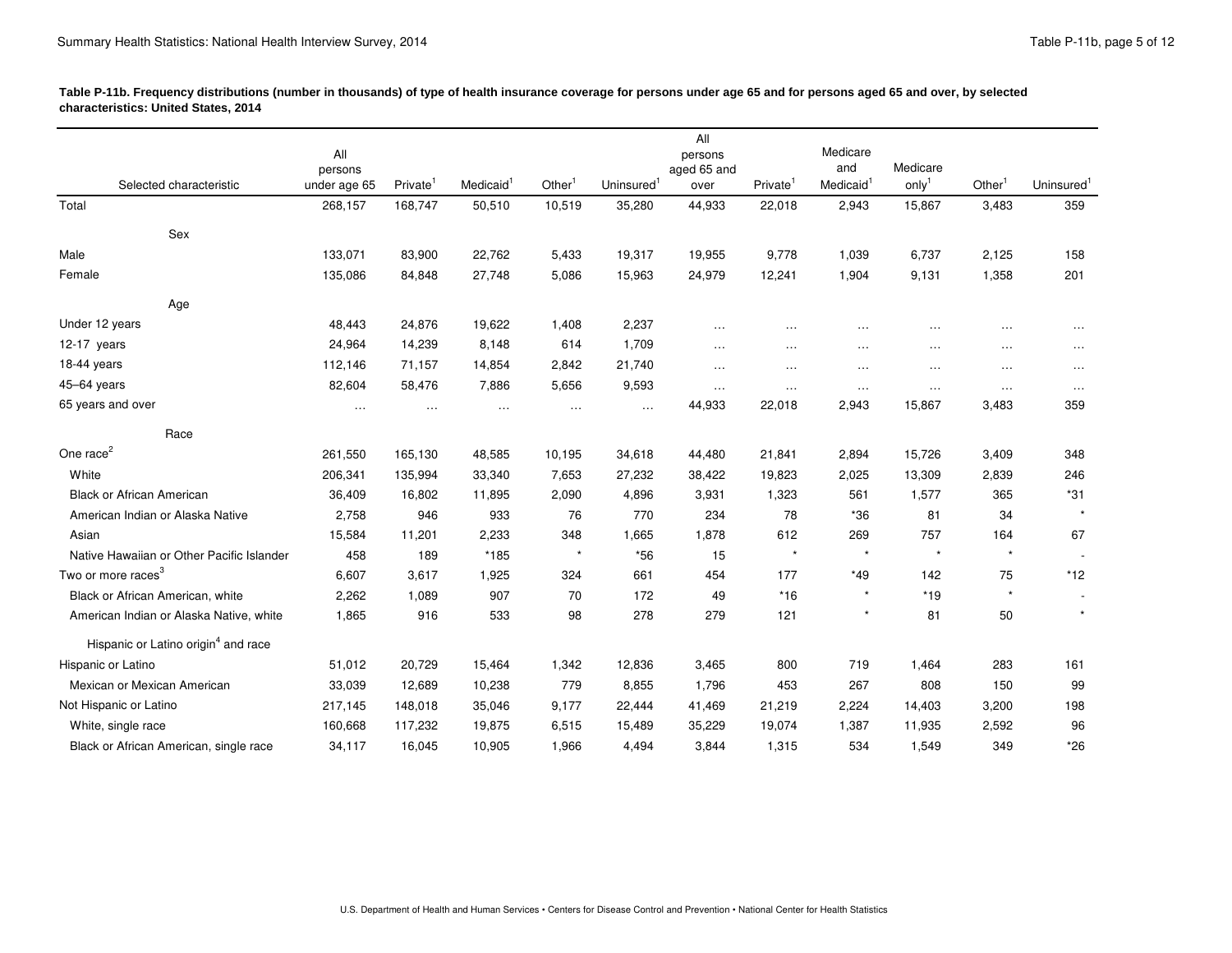| characteristics: United States, 2014                                                            | rable r-Tip. Flequency distributions (humber in thousands) or type or health insurance coverage for persons under age of and for persons aged to and over, by selected                                        |       |                                                               |       |                 |          |                  |     |
|-------------------------------------------------------------------------------------------------|---------------------------------------------------------------------------------------------------------------------------------------------------------------------------------------------------------------|-------|---------------------------------------------------------------|-------|-----------------|----------|------------------|-----|
| the contract of the contract of the contract of the contract of the contract of the contract of |                                                                                                                                                                                                               |       | – ∆⊪                                                          |       |                 |          |                  |     |
|                                                                                                 | persons                                                                                                                                                                                                       |       | persons<br>aged 65 and                                        |       | Medicare<br>and | Medicare |                  |     |
| Selected characteristic<br>and the contract of the contract of the                              | under age 65 Private <sup>1</sup> Medicaid <sup>1</sup> Other <sup>1</sup> Uninsured <sup>1</sup> over Private <sup>1</sup> Medicaid <sup>1</sup> only <sup>1</sup> Other <sup>1</sup> Uninsured <sup>1</sup> |       |                                                               |       |                 |          |                  |     |
| Education <sup>5</sup>                                                                          |                                                                                                                                                                                                               |       |                                                               |       |                 |          |                  |     |
| Less than a high school diploma                                                                 | 19,247 6,136<br>5,041                                                                                                                                                                                         | 1,020 | 6,858<br>7,916                                                | 2,647 | 1,332           | 3,239    | 169<br>487       |     |
| High school diploma or GED <sup>6</sup>                                                         | 41,061 23,559<br>5,937                                                                                                                                                                                        | 2,313 | 8,652 13,627                                                  | 6,688 | 747             | 4,993    | 1,040            |     |
| Some college                                                                                    | 47,001 32,730<br>4,434                                                                                                                                                                                        | 2,585 | 6,830 10,707                                                  | 5.509 | 411             | 3.626    | 1.091            |     |
| Bachelor's degree or higher                                                                     | 54,206 47,484 1,776 1,718 2,958 11,780 6,911 369 3,632 799 *47                                                                                                                                                |       |                                                               |       |                 |          |                  |     |
| Family income <sup>7</sup>                                                                      |                                                                                                                                                                                                               |       |                                                               |       |                 |          |                  |     |
| Less than \$35,000                                                                              | 70,417 18,325<br>30,987                                                                                                                                                                                       | 3,628 | 16,648 15,289                                                 | 5,848 | 2,105           | 6,063    | 1.056 189        |     |
| \$35,000 or more                                                                                | 161,462 127,308<br>13,932                                                                                                                                                                                     | 5.594 | 13.844 20.474 11.688                                          |       | 500             | 6.364    | 1.746            | 127 |
| \$35,000-\$49,999                                                                               | 28,783 15,016<br>6,542                                                                                                                                                                                        | 1,374 | 5,658<br>5,097                                                | 2,468 | 185             | 1,909    | 494              |     |
| \$50,000-\$74,999                                                                               | 38,130 27,375<br>4,525                                                                                                                                                                                        | 1.536 | 4,472 6,045                                                   | 3,422 | 135             | 1.899    | 535 *36          |     |
| \$75,000-\$99,999                                                                               | 30,023 25,574<br>1,567                                                                                                                                                                                        | 925   | 1,748 3,751                                                   | 2,327 | 81              | 1,056    | 260              | *27 |
| \$100,000 or more                                                                               | 64,526 59,342                                                                                                                                                                                                 |       | 1,299 1,759 1,967 5,581 3,472                                 |       |                 |          | 98 1,501 457 *28 |     |
| Poverty status <sup>8</sup>                                                                     |                                                                                                                                                                                                               |       |                                                               |       |                 |          |                  |     |
| Poor                                                                                            | 41,191 6,779<br>23,181                                                                                                                                                                                        | 1,484 | 3,572<br>9,236                                                | 587   | 1,216           | 1.370    | 265              | 117 |
| Near poor                                                                                       | 48,409 17,773<br>16,133                                                                                                                                                                                       |       | 2,650 11,322 8,837                                            | 3,411 | 929             | 3,734    | 651              |     |
| Not poor                                                                                        | 156,549  130,623                                                                                                                                                                                              |       | 7,924 5,489 11,693 26,964 15,418 541 8,655 2,149 115          |       |                 |          |                  |     |
| Place of residence <sup>9</sup>                                                                 |                                                                                                                                                                                                               |       |                                                               |       |                 |          |                  |     |
| Large MSA                                                                                       | 148,441 96,593<br>26,039                                                                                                                                                                                      |       | 4,722  19,278  21,895                                         | 9,941 | 1,617           | 8,500    | 1,433 245        |     |
| Small MSA                                                                                       | 15,919<br>83,115 51,733                                                                                                                                                                                       |       | 3,982  10,470  14,457                                         | 7,620 | 749             | 4,636    | 1,308            |     |
| Not in MSA                                                                                      | 36,601 20,422 8,552 1,815 5,532 8,581 4,457 577 2,731 743 *38                                                                                                                                                 |       |                                                               |       |                 |          |                  |     |
|                                                                                                 |                                                                                                                                                                                                               |       |                                                               |       |                 |          |                  |     |
| Region                                                                                          |                                                                                                                                                                                                               |       |                                                               |       |                 |          |                  |     |
| Northeast                                                                                       | 44,542 29,733<br>9,205                                                                                                                                                                                        | 903   | 4,101<br>8,504                                                | 4,512 | 664             | 2,850    | 380              |     |
| Midwest                                                                                         | 10,530<br>60,385 41,126                                                                                                                                                                                       | 2.049 | 6,158 10,323                                                  | 6.328 | 430             | 2.797    | 664              |     |
| South                                                                                           | 59,302<br>18.286                                                                                                                                                                                              | 5.446 | 16,833<br>16,686<br>2,121 8,187 9,421 3,755 702 3,927 831 144 | 7.423 | 1.147           | 6.293    | 1.609            | 126 |
| West                                                                                            | 62,195 38,586 12,490                                                                                                                                                                                          |       |                                                               |       |                 |          |                  |     |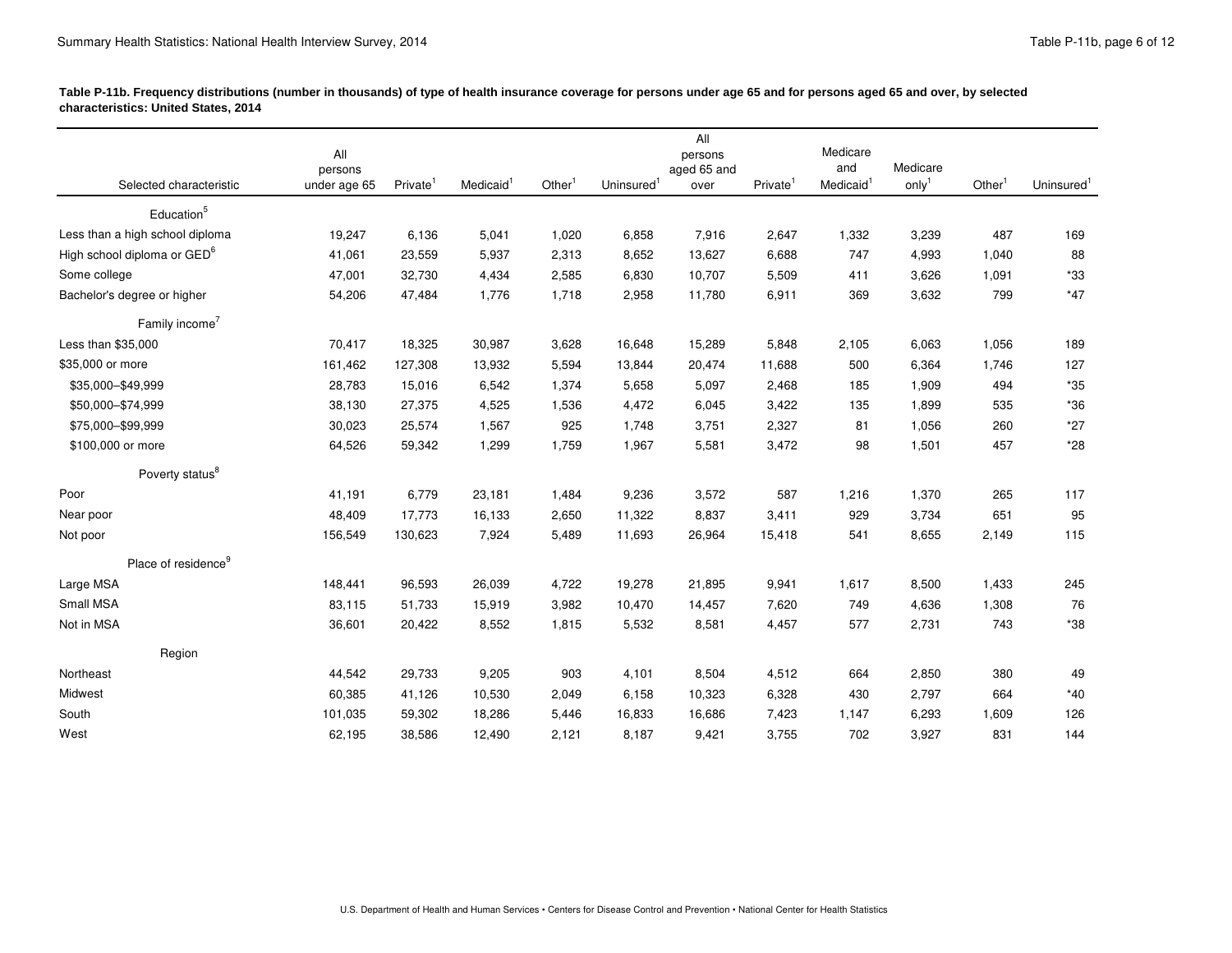| Selected characteristic<br>and the contract of the contract of the contract of the contract of the contract of the contract of the contract of | persons | under age 65 Private <sup>1</sup> Medicaid <sup>1</sup> Other <sup>1</sup> Uninsured <sup>1</sup> over Private <sup>1</sup> Medicaid <sup>1</sup> only <sup>1</sup> Other <sup>1</sup> Uninsured <sup>1</sup><br>187,746  128,292 |                |                         |                | <b>All</b><br>persons<br>aged 65 and |              | Medicare<br>and<br>Medicare                                                                                                                                                                                                          |             |                          |
|------------------------------------------------------------------------------------------------------------------------------------------------|---------|-----------------------------------------------------------------------------------------------------------------------------------------------------------------------------------------------------------------------------------|----------------|-------------------------|----------------|--------------------------------------|--------------|--------------------------------------------------------------------------------------------------------------------------------------------------------------------------------------------------------------------------------------|-------------|--------------------------|
|                                                                                                                                                |         |                                                                                                                                                                                                                                   |                |                         |                |                                      |              |                                                                                                                                                                                                                                      |             |                          |
|                                                                                                                                                |         |                                                                                                                                                                                                                                   |                |                         |                |                                      |              |                                                                                                                                                                                                                                      |             |                          |
|                                                                                                                                                |         |                                                                                                                                                                                                                                   |                |                         |                |                                      |              | <u>in the contract of the contract of the contract of the contract of the contract of the contract of the contract of the contract of the contract of the contract of the contract of the contract of the contract of the contra</u> |             |                          |
| Current health status                                                                                                                          |         |                                                                                                                                                                                                                                   |                |                         |                |                                      |              |                                                                                                                                                                                                                                      |             |                          |
| Excellent or very good                                                                                                                         |         |                                                                                                                                                                                                                                   | 31,237         | 5,364                   | 20,953         | 20,150 11,345                        |              | 687<br>6,635                                                                                                                                                                                                                         |             | 1,274 132                |
| Good                                                                                                                                           |         | 59,272 32,881                                                                                                                                                                                                                     | 12,518         | 2,333                   | 10,684         | 14,944                               | 7,092        | 5,466<br>- 931                                                                                                                                                                                                                       | 1,231       | 123                      |
| Fair or poor                                                                                                                                   |         | 20.817<br>7,516                                                                                                                                                                                                                   | 6,694          | 2,800 3,614 9,740 3,550 |                |                                      |              | 1,318 3,722 978 105                                                                                                                                                                                                                  |             |                          |
| Hispanic or Latino origin <sup>4</sup> , race, and sex                                                                                         |         |                                                                                                                                                                                                                                   |                |                         |                |                                      |              |                                                                                                                                                                                                                                      |             |                          |
| Hispanic or Latino, male                                                                                                                       |         | 25,951 10,694                                                                                                                                                                                                                     | 7,127          | 673                     | 7,096 1,495    |                                      | 388          | 245                                                                                                                                                                                                                                  | 616<br>158  |                          |
| Hispanic or Latina, female                                                                                                                     |         | 25,061 10,036                                                                                                                                                                                                                     | 8,337          | 668                     | 5,740 1,970    |                                      | 412 474      |                                                                                                                                                                                                                                      | 848         | 125 88                   |
| Not Hispanic or Latino:                                                                                                                        |         |                                                                                                                                                                                                                                   |                |                         |                |                                      |              |                                                                                                                                                                                                                                      |             |                          |
| White, single race, male                                                                                                                       |         | 80,116 58,552                                                                                                                                                                                                                     | 8,880          | 3,357                   | 8,493          | 15,862                               | 8,459        | 517<br>5,152                                                                                                                                                                                                                         | 1,630       | *37                      |
| White, single race, female<br>Black or African American, single race,                                                                          |         | 80,552 58,680                                                                                                                                                                                                                     | 10,995         | 3,158                   | 6,996 19,367   |                                      | 10,615       | 6,783<br>870                                                                                                                                                                                                                         | 962         |                          |
| male                                                                                                                                           |         | 16,179 7,500                                                                                                                                                                                                                      | 4,810          | 1,073                   | 2,437          | 1,551                                | 555          | 164                                                                                                                                                                                                                                  | 573         | 215 *15                  |
| Black or African American, single race,                                                                                                        |         | 8,545<br>17.938                                                                                                                                                                                                                   | 6,096          | 893                     | 2,056          | 2,293                                | 760          | 370                                                                                                                                                                                                                                  | 976 134 *11 |                          |
| female                                                                                                                                         |         |                                                                                                                                                                                                                                   |                |                         |                |                                      |              |                                                                                                                                                                                                                                      |             |                          |
| Hispanic or Latino origin <sup>4</sup> , race,<br>and poverty status                                                                           |         |                                                                                                                                                                                                                                   |                |                         |                |                                      |              |                                                                                                                                                                                                                                      |             |                          |
| Hispanic or Latino:                                                                                                                            |         |                                                                                                                                                                                                                                   |                |                         |                |                                      |              |                                                                                                                                                                                                                                      |             |                          |
| Poor                                                                                                                                           |         | 12,687<br>1,139                                                                                                                                                                                                                   | 7,163          | 276                     | 4,002          | 798                                  | $*44$        | 328                                                                                                                                                                                                                                  |             | - 58                     |
| Near poor                                                                                                                                      |         | 14,888<br>4,094                                                                                                                                                                                                                   | 5,515          | 398                     | 4,716          | 982                                  | 193          | 216<br>- 451                                                                                                                                                                                                                         | 69          |                          |
| Not poor                                                                                                                                       |         | 19,418  13,840  1,786                                                                                                                                                                                                             |                | 520 3,137 1,361         |                |                                      | 484 109      | 572                                                                                                                                                                                                                                  | 141         | 43                       |
| Not Hispanic or Latino:                                                                                                                        |         |                                                                                                                                                                                                                                   |                |                         |                |                                      |              |                                                                                                                                                                                                                                      |             |                          |
| White, single race:                                                                                                                            |         | 15,899                                                                                                                                                                                                                            |                | 716                     |                |                                      |              |                                                                                                                                                                                                                                      | 611<br>143  |                          |
| Poor<br>Near poor                                                                                                                              |         | 3,715<br>21,959<br>9,378                                                                                                                                                                                                          | 8,187<br>6,301 | 1,549                   | 3,072<br>4,492 | 1,749<br>6,339                       | 440<br>2,861 | 544<br>2,561<br>429                                                                                                                                                                                                                  | 456         | -*32                     |
| Not poor                                                                                                                                       |         | 110,259 95,314                                                                                                                                                                                                                    | 4,235          | 3,681                   | 6,533          | 22,735 13,511                        |              | 7,143<br>298                                                                                                                                                                                                                         |             | 1,683 *45                |
| Black or African American, single race:                                                                                                        |         |                                                                                                                                                                                                                                   |                |                         |                |                                      |              |                                                                                                                                                                                                                                      |             |                          |
| Poor                                                                                                                                           |         | 1,277<br>9,366                                                                                                                                                                                                                    | 5.987          |                         | 1,546          | 679                                  | - 86         | 214                                                                                                                                                                                                                                  |             | $*15$                    |
| Near poor                                                                                                                                      |         | 7.954<br>2,962                                                                                                                                                                                                                    | 2.958          | 526                     | 1,407          | 1,059                                | 257          |                                                                                                                                                                                                                                      |             |                          |
| Not poor                                                                                                                                       |         | 13,479 10,186                                                                                                                                                                                                                     | 1,122          | 914                     | 1,131 1,610    |                                      | 839          | 63                                                                                                                                                                                                                                   | 505<br>188  | <b>Contract Contract</b> |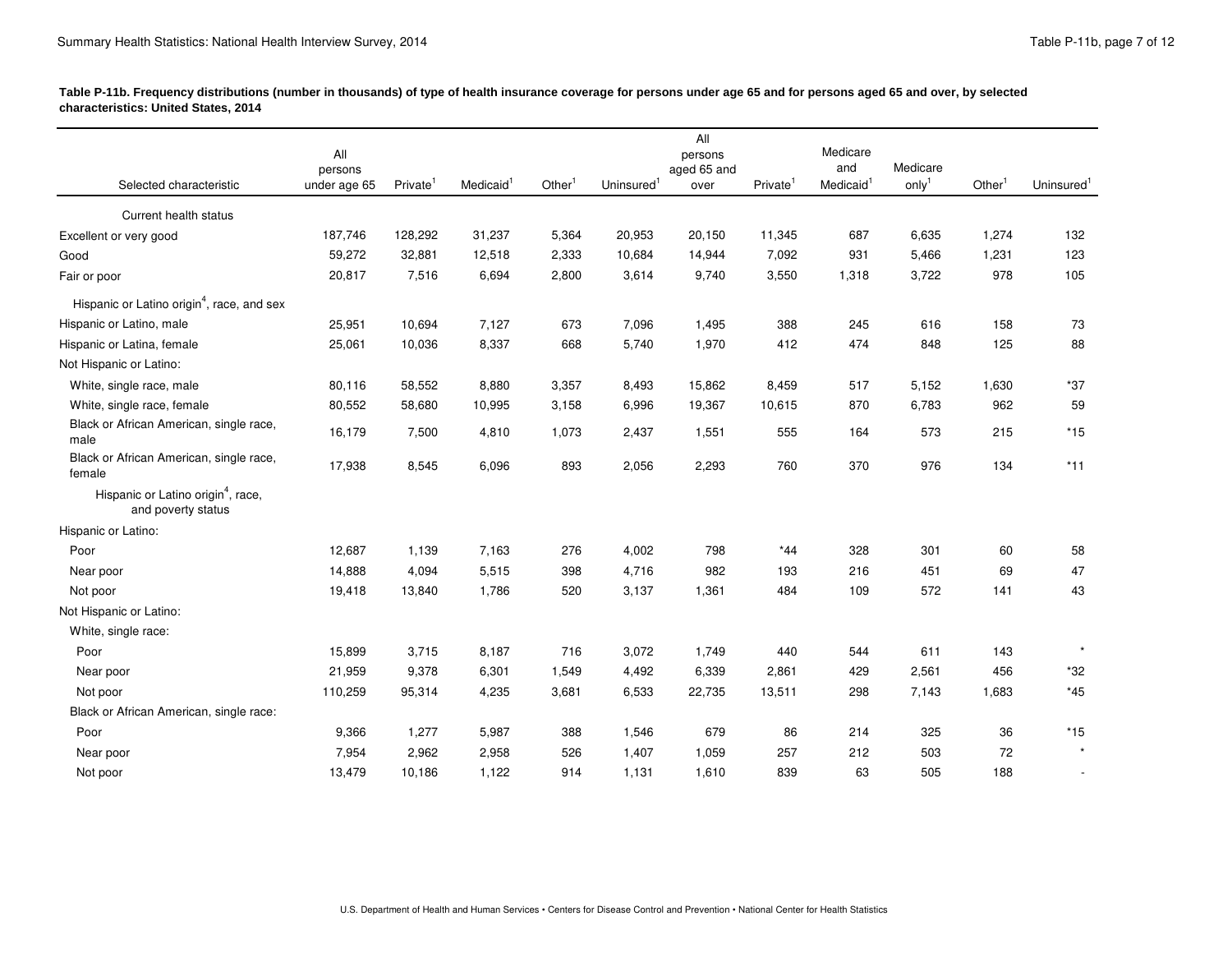| characteristics: United States, 2014                                                                            | Table L-T D. Lieduchcy distributions (humber in thousands) or type or health insurance coverage for persons under age to and for persons aged to allet the source over the source of serviced                                                                                                              |  |  |  |
|-----------------------------------------------------------------------------------------------------------------|------------------------------------------------------------------------------------------------------------------------------------------------------------------------------------------------------------------------------------------------------------------------------------------------------------|--|--|--|
|                                                                                                                 |                                                                                                                                                                                                                                                                                                            |  |  |  |
|                                                                                                                 |                                                                                                                                                                                                                                                                                                            |  |  |  |
|                                                                                                                 |                                                                                                                                                                                                                                                                                                            |  |  |  |
|                                                                                                                 | persons persons persone persone persone and Medicare and Medicare<br>Selected characteristic under age 65 Private <sup>1</sup> Medicaid <sup>1</sup> Other <sup>1</sup> Uninsured <sup>1</sup> over Private <sup>1</sup> Medicaid <sup>1</sup> only <sup>1</sup> Other <sup>1</sup> Uninsured <sup>1</sup> |  |  |  |
| the contract of the contract of the contract of the contract of the contract of the contract of the contract of |                                                                                                                                                                                                                                                                                                            |  |  |  |

... Category not applicable.<br>\* Estimates are considered unreliable. Data preceded by an asterisk have a relative standard error (RSE) greater than 30% and less than or equal to 50% and should be used with caution. Data not

 had only Indian Health Service coverage or had only a private plan that paid for one type of service such as accidents or dental care. 1<br>Based on the question. "What kind of health insurance or health care coverage does loerson) have? Include those that pay for only one type of service (nursing home care, accidents, or dental care), exclude private plans hospitalized." Based on a hierarchy of mutually exclusive categories. Persons with more than one type of health insurance were assigned to the first appropriate category in the hierarchy. "Uninsured" includes persons who h

<sup>2</sup>Refers to persons who indicated only a single race group, including those of Hispanic or Latino origin.

<sup>3</sup>Refers to persons who indicated more than one race group, including those of Hispanic or Latino origin. Only two combinations of multiple race groups are shown due to small sample sizes for other combinations.

<sup>4</sup>Refers to persons who are of Hispanic or Latino origin and may be of any race or combination of races. "Not Hispanic or Latino" refers to persons who are not of Hispanic or Latino origin, regardless of race.

<sup>5</sup>Shown only for persons aged 25 and over.

<sup>6</sup>GED is General Educational Development high school equivalency diploma.

 $^6$ GED is General Educational Development high school equivalency diploma.<br>7Includes persons who reported a dollar amount or who would not provide a dollar amount but provided an income interval.

<sup>8</sup>"Poor" persons are defined as having income below the poverty threshold. "Near poor" persons have incomes of 100% to less than 200% of the poverty threshold. "Not poor" persons have incomes that are 200% of the poverty

<sup>9</sup>MSA is metropolitan statistical area. Large MSAs have a population of 1 million or more; small MSAs have a population of less than 1 million. "Not in MSA" consists of persons not living in a metropolitan statistical are

Suggested citation: Adams PF, Benson V. Tables of Summary Health Statistics for the U.S. Population: 2014 National Health Interview Survey. 2015. Available from: [http://www.cdc.gov/nchs/nhis/SHS/tables.htm.](http://www.cdc.gov/nchs/nhis/SHS/tables.htm) NOTE: Estimates are based on household interviews of a sample of the civilian noninstitutionalized population. This table is based on responses about all persons in the family. Data came from the Person file and were weigh Unknowns for the columns were not included in the frequencies, but they were included in the "All persons under age 65" columns. "Total" includes other races not shown separately and persons with unknown education, family health status. For more information on the data source, methods, and definitions used for this table, refer to Technical Notes for Summary Health Statistics Tables: National Health Interview Survey (available from http://w SOURCE: CDC/NCHS, National Health Interview Survey, 2014.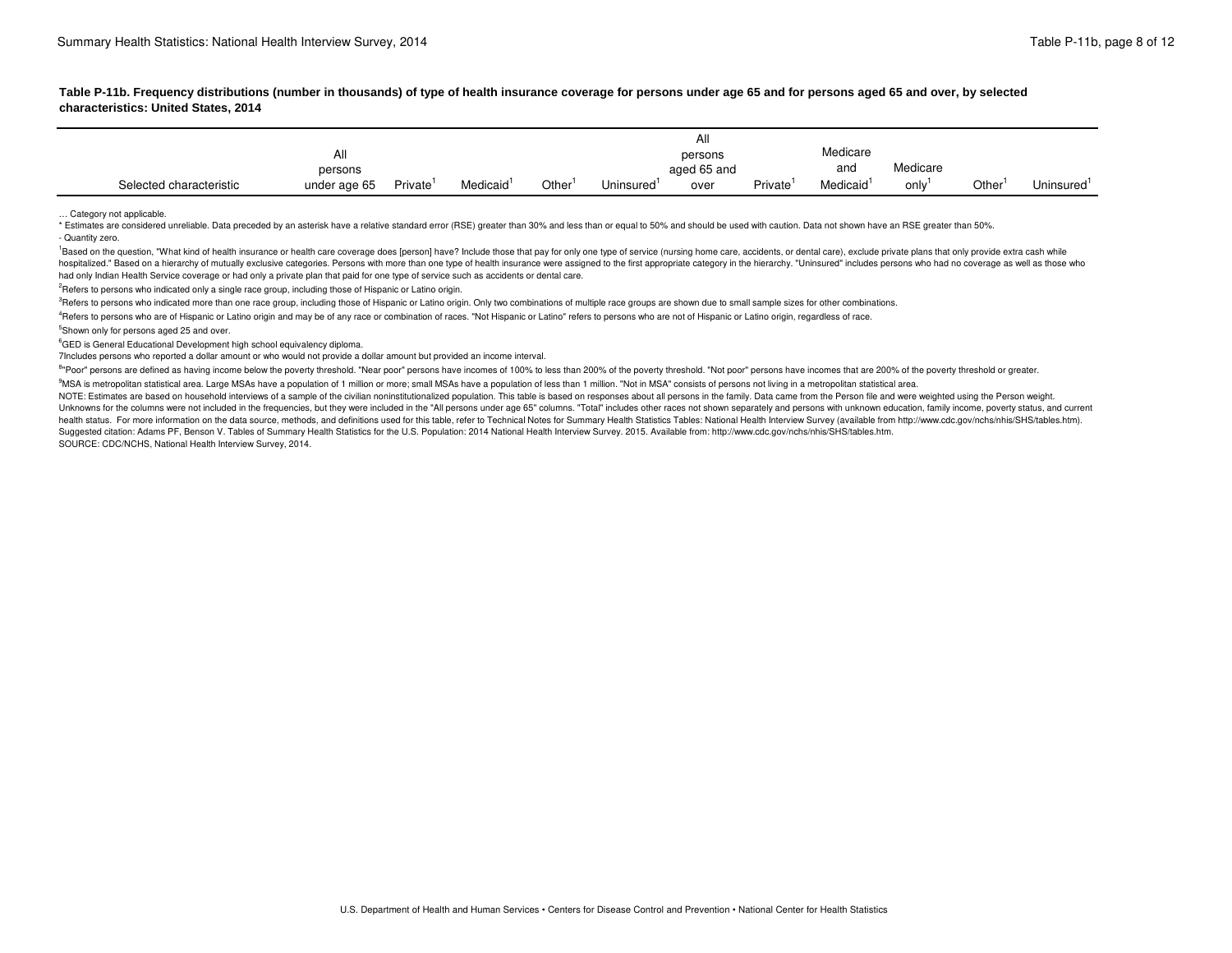| Table P-11c. Crude percent distributions (with standard errors) of type of health insurance coverage for persons under age 65 and for persons aged 65 and over, by selected<br>characteristics: United States, 2014 |                         |                                                                                                                                                                                                             |                           |                                                                                 |  |
|---------------------------------------------------------------------------------------------------------------------------------------------------------------------------------------------------------------------|-------------------------|-------------------------------------------------------------------------------------------------------------------------------------------------------------------------------------------------------------|---------------------------|---------------------------------------------------------------------------------|--|
| the contract of the contract of the contract of the contract of the contract of the contract of the contract of                                                                                                     | All<br>persons<br>under |                                                                                                                                                                                                             | All<br>persons<br>aged 65 | Medicare and Medicare                                                           |  |
| Selected characteristic                                                                                                                                                                                             |                         | age 65 Private <sup>1</sup> Medicaid <sup>1</sup> Other <sup>1</sup> Uninsured <sup>1</sup> and over Private <sup>1</sup> Medicaid <sup>1</sup> only <sup>1</sup> Other <sup>1</sup> Uninsured <sup>1</sup> |                           |                                                                                 |  |
| Total                                                                                                                                                                                                               |                         | 100.0 63.7 (0.41) 19.1 (0.30) 4.0 (0.16) 13.3 (0.22) 100.0 49.3 (0.67) 6.6 (0.30) 35.5 (0.66) 7.8 (0.34) 0.8 (0.09)                                                                                         |                           |                                                                                 |  |
| Sex                                                                                                                                                                                                                 |                         |                                                                                                                                                                                                             |                           |                                                                                 |  |
| Male                                                                                                                                                                                                                |                         | 100.0 63.8 (0.45) 17.3 (0.31) 4.1 (0.17) 14.7 (0.27) 100.0 49.3 (0.80) 5.2 (0.34) 34.0 (0.75) 10.7 (0.47) 0.8 (0.13)                                                                                        |                           |                                                                                 |  |
| Female                                                                                                                                                                                                              |                         | 100.0 63.5 (0.44) 20.8 (0.34) 3.8 (0.19) 11.9 (0.23) 100.0 49.3 (0.74) 7.7 (0.37) 36.8 (0.76) 5.5 (0.33) 0.8 (0.10)                                                                                         |                           |                                                                                 |  |
| Age                                                                                                                                                                                                                 |                         |                                                                                                                                                                                                             |                           |                                                                                 |  |
| Under 12 years                                                                                                                                                                                                      |                         | 100.0 51.7 (0.74) 40.8 (0.72) 2.9 (0.29) 4.6 (0.24)                                                                                                                                                         | and the company of        | المعطور والمنادي والمعجود والمنادي والمعجود والمنادي والمعجود والمنادي ومعجودات |  |
| 12-17 years                                                                                                                                                                                                         |                         | 100.0 57.6 (0.83) 33.0 (0.75) 2.5 (0.28) 6.9 (0.38)                                                                                                                                                         | <b>Contract Contract</b>  | the contract of the contract of the contract of the contract of the contract of |  |
| 18-44 years                                                                                                                                                                                                         |                         | 100.0 64.3 (0.47) 13.4 (0.29) 2.6 (0.17) 19.7 (0.36)                                                                                                                                                        |                           | the company of the company of the company of the company of                     |  |
| 45-64 years                                                                                                                                                                                                         |                         | 100.0 71.7 (0.43) 9.7 (0.26) 6.9 (0.23) 11.8 (0.28)                                                                                                                                                         |                           | المستعمل والمستعمل والمستعمل والمستعمل والمستعمل والمستعمل والمستعمل والمستعمل  |  |
| 65 years and over                                                                                                                                                                                                   |                         | $\ldots$ $\ldots$ $\ldots$ $\ldots$ $\ldots$ $\ldots$ $100.0$ $49.3(0.67)$ $6.6(0.30)$ $35.5(0.66)$ $7.8(0.34)$ $0.8(0.09)$                                                                                 |                           |                                                                                 |  |
| Race                                                                                                                                                                                                                |                         |                                                                                                                                                                                                             |                           |                                                                                 |  |
| One race <sup><math>\epsilon</math></sup>                                                                                                                                                                           |                         | 100.0 63.9 (0.41) 18.8 (0.30) 3.9 (0.16) 13.4 (0.22) 100.0 49.4 (0.67) 6.5 (0.30) 35.6 (0.67) 7.7 (0.34) 0.8 (0.09)                                                                                         |                           |                                                                                 |  |
| White                                                                                                                                                                                                               |                         | 100.0 66.6 (0.46) 16.3 (0.31) 3.7 (0.17) 13.3 (0.25) 100.0 51.8 (0.73) 5.3 (0.30) 34.8 (0.73) 7.4 (0.36) 0.6 (0.08)                                                                                         |                           |                                                                                 |  |
| Black or African American                                                                                                                                                                                           |                         | 100.0 47.1 (0.87) 33.3 (0.79) 5.9 (0.39) 13.7 (0.44) 100.0 34.3 (1.57) 14.5 (1.06) 40.9 (1.58) 9.5 (0.89) *0.8 (0.25)                                                                                       |                           |                                                                                 |  |
| American Indian or Alaska Native                                                                                                                                                                                    |                         | 100.0 34.7 (2.68) 34.2 (2.25) 2.8 (0.70) 28.3 (2.13) 100.0 33.6 (6.18) *15.5 (5.16) 34.9 (5.56) 14.4 (3.90)                                                                                                 |                           |                                                                                 |  |
| Asian                                                                                                                                                                                                               |                         | 100.0 72.5 (1.15) 14.5 (0.87) 2.3 (0.31) 10.8 (0.71) 100.0 32.8 (2.65) 14.4 (1.80) 40.5 (2.48) 8.8 (1.41) 3.6 (0.92)                                                                                        |                           |                                                                                 |  |
| Native Hawaiian or Other Pacific Islander 100.0 41.1 (7.96) 40.4 (8.10)                                                                                                                                             |                         |                                                                                                                                                                                                             | $*$ * 12.2 (5.31) 100.0   | * * * * * 43.6 (9.67)                                                           |  |
| Two or more races <sup>3</sup>                                                                                                                                                                                      |                         | 100.0 55.4 (1.70) 29.5 (1.57) 5.0 (0.81) 10.1 (0.92) 100.0 39.1 (4.57) *10.7 (3.50) 31.2 (4.10) 16.5 (3.73) *2.6 (1.20)                                                                                     |                           |                                                                                 |  |
| Black or African American, white                                                                                                                                                                                    |                         | 100.0 48.7 (2.82) 40.5 (2.79) 3.1 (0.85) 7.7 (1.31) 100.0 *31.7 (10.61) *23.9 (11.27) 39.8 (11.76)                                                                                                          |                           |                                                                                 |  |
| American Indian or Alaska Native, white                                                                                                                                                                             |                         | 100.0 50.2 (3.19) 29.2 (2.83) 5.4 (1.33) 15.3 (1.96) 100.0 43.2 (6.16) * 29.2 (5.34) 17.8 (4.75)                                                                                                            |                           |                                                                                 |  |
| Hispanic or Latino origin <sup>4</sup> and race                                                                                                                                                                     |                         |                                                                                                                                                                                                             |                           |                                                                                 |  |
| Hispanic or Latino                                                                                                                                                                                                  |                         | 100.0 41.2 (0.80) 30.7 (0.62) 2.7 (0.23) 25.5 (0.52) 100.0 23.3 (1.47) 21.0 (1.43) 42.7 (1.66) 8.3 (0.95) 4.7 (0.69)                                                                                        |                           |                                                                                 |  |
| Mexican or Mexican American                                                                                                                                                                                         |                         | 100.0 39.0 (0.99) 31.4 (0.77) 2.4 (0.23) 27.2 (0.61) 100.0 25.5 (2.02) 15.0 (1.94) 45.5 (2.41) 8.4 (1.21) 5.6 (1.05)                                                                                        |                           |                                                                                 |  |
| Not Hispanic or Latino                                                                                                                                                                                              |                         | 100.0 68.9 (0.42) 16.3 (0.31) 4.3 (0.17) 10.5 (0.21) 100.0 51.4 (0.70) 5.4 (0.29) 34.9 (0.70) 7.8 (0.36) 0.5 (0.07)                                                                                         |                           |                                                                                 |  |
| White, single race                                                                                                                                                                                                  |                         | 100.0 73.7 (0.47) 12.5 (0.33) 4.1 (0.19) 9.7 (0.24) 100.0 54.4 (0.77) 4.0 (0.28) 34.0 (0.78) 7.4 (0.38) 0.3 (0.06)                                                                                          |                           |                                                                                 |  |
| Black or African American, single race                                                                                                                                                                              |                         | 100.0 48.0 (0.88) 32.6 (0.79) 5.9 (0.39) 13.5 (0.45) 100.0 34.9 (1.60) 14.1 (1.06) 41.1 (1.61) 9.2 (0.89) *0.7 (0.24)                                                                                       |                           |                                                                                 |  |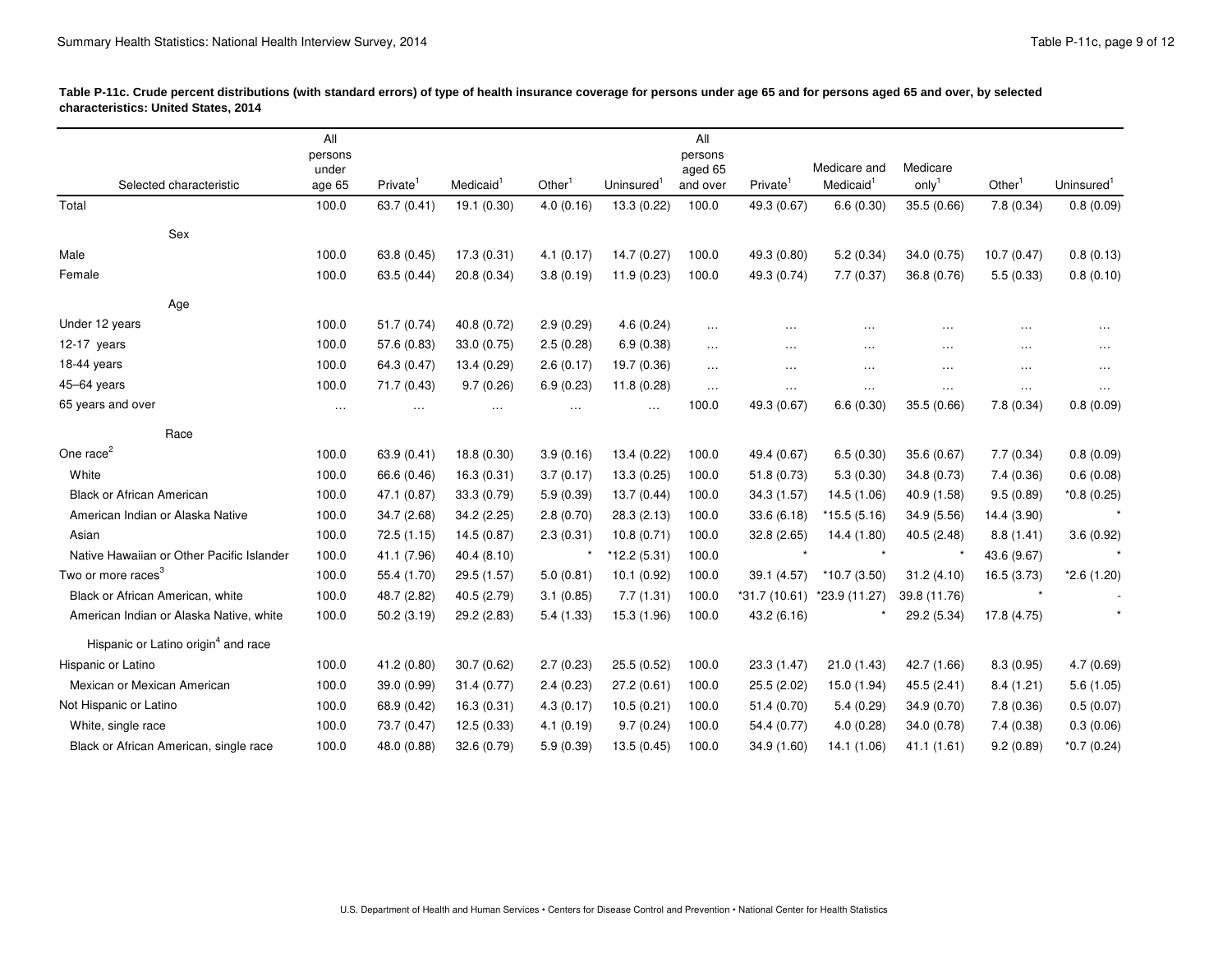| characteristics: United States, 2014                      |                |                | Table P-11c. Crude percent distributions (with standard errors) of type of health insurance coverage for persons under age 65 and for persons aged 65 and over, by selected                                                               |  |
|-----------------------------------------------------------|----------------|----------------|-------------------------------------------------------------------------------------------------------------------------------------------------------------------------------------------------------------------------------------------|--|
|                                                           | All<br>persons | All<br>persons |                                                                                                                                                                                                                                           |  |
| Selected characteristic                                   | under          | aged 65        | Medicare and Medicare<br>age 65 Private <sup>1</sup> Medicaid <sup>1</sup> Other <sup>1</sup> Uninsured <sup>1</sup> and over Private <sup>1</sup> Medicaid <sup>1</sup> only <sup>1</sup> Other <sup>1</sup> Uninsured <sup>1</sup>      |  |
| and the control of the control of the control of          |                |                |                                                                                                                                                                                                                                           |  |
| Education <sup>5</sup><br>Less than a high school diploma |                |                | 100.0 32.2 (0.76) 26.5 (0.76) 5.4 (0.34) 36.0 (0.86) 100.0 33.6 (1.26) 16.9 (0.87) 41.1 (1.26) 6.2 (0.55) 2.1 (0.32)                                                                                                                      |  |
| High school diploma or GED <sup>6</sup>                   |                |                | 100.0 58.2 (0.65) 14.7 (0.43) 5.7 (0.29) 21.4 (0.49) 100.0 49.3 (1.13) 5.5 (0.42) 36.8 (1.09) 7.7 (0.53) 0.7 (0.13)                                                                                                                       |  |
| Some college                                              |                |                | 100.0 70.3 (0.52) 9.5 (0.31) 5.5 (0.25) 14.7 (0.39) 100.0 51.6 (1.11) 3.8 (0.39) 34.0 (1.06) 10.2 (0.67) *0.3 (0.10)                                                                                                                      |  |
| Bachelor's degree or higher                               |                |                | 100.0 88.0 (0.37) 3.3 (0.21) 3.2 (0.21) 5.5 (0.22) 100.0 58.8 (1.14) 3.1 (0.41) 30.9 (1.09) 6.8 (0.57) *0.4 (0.12)                                                                                                                        |  |
|                                                           |                |                |                                                                                                                                                                                                                                           |  |
| Family income <sup>7</sup>                                |                |                |                                                                                                                                                                                                                                           |  |
| Less than \$35,000<br>\$35,000 or more                    |                |                | 100.0 26.3 (0.60) 44.5 (0.60) 5.2 (0.23) 23.9 (0.46) 100.0 38.3 (1.06) 13.8 (0.69) 39.7 (1.02) 6.9 (0.45) 1.2 (0.19)<br>100.0 79.2 (0.39) 8.7 (0.23) 3.5 (0.21) 8.6 (0.22) 100.0 57.2 (0.96) 2.4 (0.23) 31.2 (0.89) 8.5 (0.51) 0.6 (0.11) |  |
| \$35,000-\$49,999                                         |                |                | 100.0 52.5 (0.90) 22.9 (0.71) 4.8 (0.43) 19.8 (0.65) 100.0 48.5 (1.85) 3.6 (0.53) 37.5 (1.74) 9.7 (0.98) *0.7 (0.23)                                                                                                                      |  |
| \$50,000-\$74,999                                         |                |                | 100.0 72.2 (0.78) 11.9 (0.54) 4.1 (0.37) 11.8 (0.50) 100.0 56.8 (1.62) 2.2 (0.40) 31.5 (1.54) 8.9 (0.85) *0.6 (0.19)                                                                                                                      |  |
| \$75,000-\$99,999                                         |                |                | 100.0 85.8 (0.69) 5.3 (0.39) 3.1 (0.38) 5.9 (0.42) 100.0 62.0 (2.02) 2.2 (0.55) 28.1 (1.94) 6.9 (1.08) *0.7 (0.31)                                                                                                                        |  |
| \$100,000 or more                                         |                |                | 100.0 92.2 (0.39) 2.0 (0.18) 2.7 (0.25) 3.1 (0.22) 100.0 62.5 (1.79) 1.8 (0.43) 27.0 (1.65) 8.2 (1.04) *0.5 (0.19)                                                                                                                        |  |
|                                                           |                |                |                                                                                                                                                                                                                                           |  |
| Poverty status <sup>8</sup>                               |                |                |                                                                                                                                                                                                                                           |  |
| Poor                                                      |                |                | 100.0 16.7 (0.73) 57.0 (0.81) 3.6 (0.24) 22.7 (0.59) 100.0 16.5 (1.46) 34.2 (1.68) 38.5 (1.79) 7.5 (0.94) 3.3 (0.64)                                                                                                                      |  |
| Near poor                                                 |                |                | 100.0 37.1 (0.69) 33.7 (0.60) 5.5 (0.35) 23.6 (0.56) 100.0 38.7 (1.32) 10.5 (0.75) 42.3 (1.26) 7.4 (0.64) 1.1 (0.22)                                                                                                                      |  |
| Not poor                                                  |                |                | 100.0 83.9 (0.34) 5.1 (0.17) 3.5 (0.20) 7.5 (0.20) 100.0 57.4 (0.84) 2.0 (0.19) 32.2 (0.81) 8.0 (0.45) 0.4 (0.08)                                                                                                                         |  |
| Place of residence <sup>9</sup>                           |                |                |                                                                                                                                                                                                                                           |  |
| Large MSA                                                 |                |                | 100.0 65.9 (0.53) 17.8 (0.37) 3.2 (0.15) 13.1 (0.30) 100.0 45.7 (0.94) 7.4 (0.43) 39.1 (0.90) 6.6 (0.42) 1.1 (0.14)                                                                                                                       |  |
| Small MSA                                                 |                |                | 100.0 63.0 (0.77) 19.4 (0.54) 4.8 (0.41) 12.8 (0.41) 100.0 53.0 (1.08) 5.2 (0.49) 32.2 (1.22) 9.1 (0.72) 0.5 (0.14)                                                                                                                       |  |
| Not in MSA                                                |                |                | 100.0 56.2 (1.17) 23.5 (0.93) 5.0 (0.36) 15.2 (0.56) 100.0 52.2 (1.70) 6.8 (0.76) 32.0 (1.52) 8.7 (0.70) *0.4 (0.15)                                                                                                                      |  |
| Region                                                    |                |                |                                                                                                                                                                                                                                           |  |
| Northeast                                                 |                |                | 100.0 67.7 (0.94) 20.9 (0.76) 2.1 (0.18) 9.3 (0.45) 100.0 53.4 (1.58) 7.9 (0.82) 33.7 (1.45) 4.5 (0.50) 0.6 (0.17)                                                                                                                        |  |
| Midwest                                                   |                |                | 100.0 68.7 (0.86) 17.6 (0.65) 3.4 (0.26) 10.3 (0.39) 100.0 61.7 (1.47) 4.2 (0.45) 27.3 (1.40) 6.5 (0.59) *0.4 (0.13)                                                                                                                      |  |
| South                                                     |                |                | 100.0 59.4 (0.70) 18.3 (0.46) 5.5 (0.36) 16.9 (0.41) 100.0 44.7 (1.08) 6.9 (0.50) 37.9 (1.14) 9.7 (0.68) 0.8 (0.13)                                                                                                                       |  |
| West                                                      |                |                | 100.0 62.9 (0.83) 20.3 (0.61) 3.5 (0.25) 13.3 (0.41) 100.0 40.1 (1.25) 7.5 (0.68) 42.0 (1.20) 8.9 (0.73) 1.5 (0.28)                                                                                                                       |  |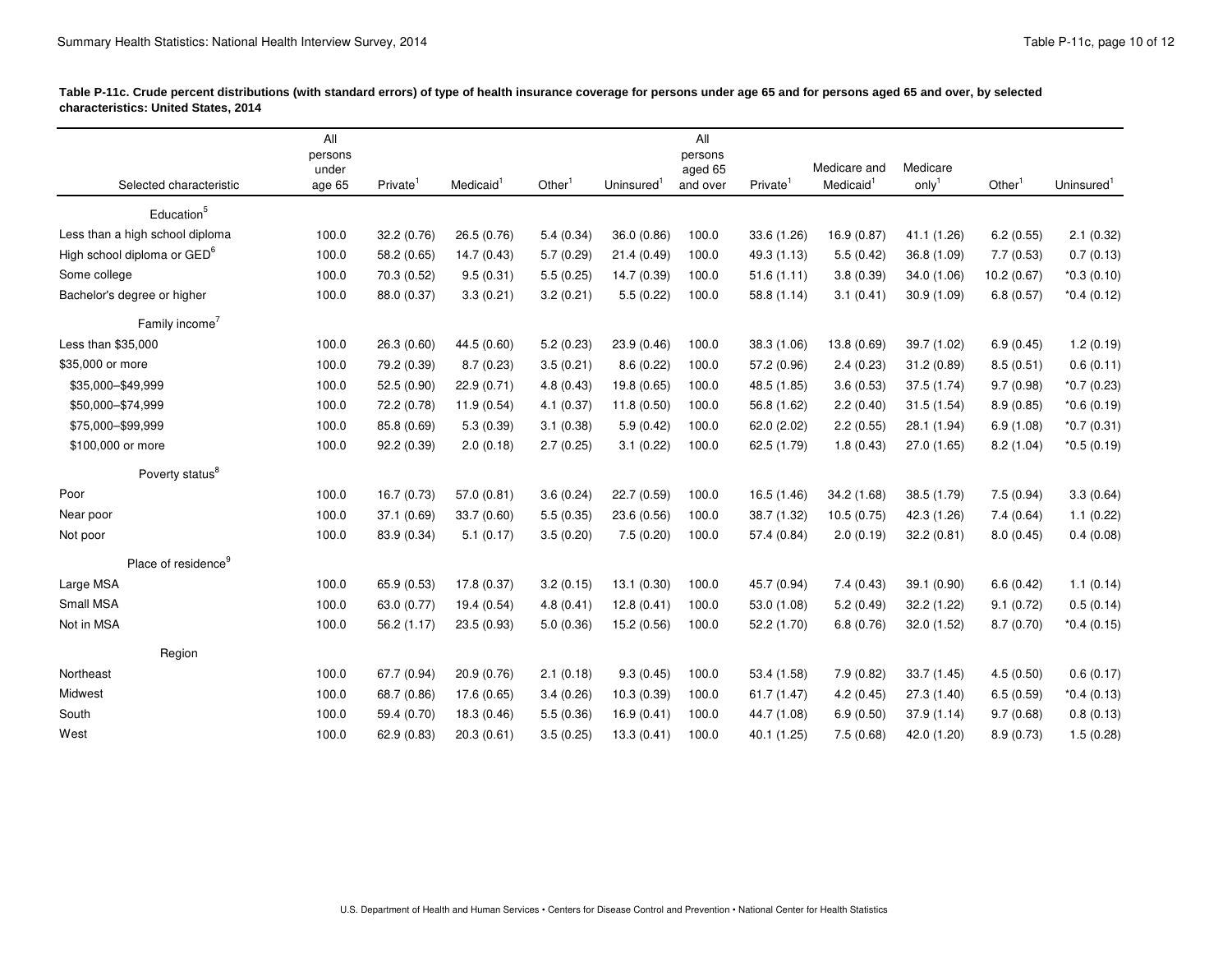| characteristics: United States, 2014                           | Table P-11c. Crude percent distributions (with standard errors) of type of health insurance coverage for persons under age 65 and for persons aged 65 and over, by selected |         |                                                                                                                                                                                                                                      |
|----------------------------------------------------------------|-----------------------------------------------------------------------------------------------------------------------------------------------------------------------------|---------|--------------------------------------------------------------------------------------------------------------------------------------------------------------------------------------------------------------------------------------|
|                                                                | All                                                                                                                                                                         | All     |                                                                                                                                                                                                                                      |
|                                                                | persons                                                                                                                                                                     | persons |                                                                                                                                                                                                                                      |
| Selected characteristic                                        | under                                                                                                                                                                       | aged 65 | Medicare and Medicare<br>age 65 Private <sup>1</sup> Medicaid <sup>1</sup> Other <sup>1</sup> Uninsured <sup>1</sup> and over Private <sup>1</sup> Medicaid <sup>1</sup> only <sup>1</sup> Other <sup>1</sup> Uninsured <sup>1</sup> |
| and the control of the control of the<br>Current health status |                                                                                                                                                                             |         |                                                                                                                                                                                                                                      |
| Excellent or very good                                         |                                                                                                                                                                             |         | 100.0 69.0 (0.43) 16.8 (0.32) 2.9 (0.17) 11.3 (0.23) 100.0 56.5 (0.90) 3.4 (0.32) 33.1 (0.87) 6.3 (0.41) 0.7 (0.11)                                                                                                                  |
| Good                                                           |                                                                                                                                                                             |         | 100.0 56.3 (0.63) 21.4 (0.49) 4.0 (0.24) 18.3 (0.43) 100.0 47.8 (1.00) 6.3 (0.42) 36.8 (0.97) 8.3 (0.58) 0.8 (0.14)                                                                                                                  |
| Fair or poor                                                   |                                                                                                                                                                             |         | 100.0 36.4 (0.79) 32.5 (0.73) 13.6 (0.54) 17.5 (0.60) 100.0 36.7 (1.12) 13.6 (0.78) 38.5 (1.16) 10.1 (0.71) 1.1 (0.21)                                                                                                               |
| Hispanic or Latino origin <sup>4</sup> , race, and sex         |                                                                                                                                                                             |         |                                                                                                                                                                                                                                      |
| Hispanic or Latino, male                                       |                                                                                                                                                                             |         | 100.0 41.8 (0.87) 27.8 (0.67) 2.6 (0.23) 27.7 (0.62) 100.0 26.2 (2.04) 16.5 (1.76) 41.6 (2.27) 10.7 (1.43) 4.9 (1.02)                                                                                                                |
| Hispanic or Latina, female                                     |                                                                                                                                                                             |         | 100.0 40.5 (0.85) 33.6 (0.72) 2.7 (0.31) 23.2 (0.56) 100.0 21.1 (1.74) 24.3 (1.66) 43.6 (1.95) 6.4 (0.96) 4.5 (0.76)                                                                                                                 |
| Not Hispanic or Latino:                                        |                                                                                                                                                                             |         |                                                                                                                                                                                                                                      |
| White, single race, male                                       |                                                                                                                                                                             |         | 100.0 73.9 (0.52) 11.2 (0.35) 4.2 (0.21) 10.7 (0.31) 100.0 53.6 (0.93) 3.3 (0.32) 32.6 (0.89) 10.3 (0.54) *0.2 (0.09)                                                                                                                |
| White, single race, female                                     |                                                                                                                                                                             |         | 100.0 73.5 (0.51) 13.8 (0.38) 4.0 (0.24) 8.8 (0.26) 100.0 55.0 (0.87) 4.5 (0.36) 35.2 (0.89) 5.0 (0.37) 0.3 (0.09)                                                                                                                   |
| Black or African American, single race,                        | 100.0                                                                                                                                                                       |         |                                                                                                                                                                                                                                      |
| male                                                           |                                                                                                                                                                             |         | 47.4 (1.00) 30.4 (0.88) 6.8 (0.53) 15.4 (0.62) 100.0 36.4 (2.20) 10.8 (1.37) 37.6 (2.10) 14.1 (1.48) *1.0 (0.43)                                                                                                                     |
| Black or African American, single race,<br>female              | 100.0                                                                                                                                                                       |         | 48.6 (1.00) 34.7 (0.92) 5.1 (0.37) 11.7 (0.53) 100.0 33.8 (1.81) 16.4 (1.40) 43.4 (1.97) 6.0 (0.93) *0.5 (0.22)                                                                                                                      |
| Hispanic or Latino origin <sup>4</sup> , race,                 |                                                                                                                                                                             |         |                                                                                                                                                                                                                                      |
| and poverty status                                             |                                                                                                                                                                             |         |                                                                                                                                                                                                                                      |
| Hispanic or Latino:                                            |                                                                                                                                                                             |         |                                                                                                                                                                                                                                      |
| Poor                                                           |                                                                                                                                                                             |         | 100.0 9.1 (0.68) 56.9 (1.13) 2.2 (0.30) 31.8 (0.99) 100.0 5.6 (1.65) 41.4 (3.22) 38.0 (3.03) 7.6 (1.71) 7.3 (1.91)                                                                                                                   |
| Near poor                                                      |                                                                                                                                                                             |         | 100.0 27.8 (1.06) 37.5 (0.92) 2.7 (0.34) 32.0 (0.94) 100.0 19.8 (2.78) 22.1 (2.57) 46.3 (3.21) 7.0 (1.58) 4.8 (1.29)                                                                                                                 |
| Not poor                                                       |                                                                                                                                                                             |         | 100.0 71.8 (0.91) 9.3 (0.51) 2.7 (0.40) 16.3 (0.67) 100.0 35.9 (2.63) 8.1 (1.34) 42.4 (2.55) 10.4 (1.72) 3.2 (0.83)                                                                                                                  |
| Not Hispanic or Latino:                                        |                                                                                                                                                                             |         |                                                                                                                                                                                                                                      |
| White, single race:                                            |                                                                                                                                                                             |         |                                                                                                                                                                                                                                      |
| Poor                                                           | $100.0$ 23.7 (1.41) 52.2 (1.48) 4.6 (0.46) 19.6 (0.90) 100.0 25.2 (2.60) 31.1 (2.42) 35.0 (2.69) 8.2 (1.53)                                                                 |         |                                                                                                                                                                                                                                      |
| Near poor                                                      |                                                                                                                                                                             |         | 100.0 43.2 (1.13) 29.0 (0.89) 7.1 (0.53) 20.7 (0.84) 100.0 45.1 (1.65) 6.8 (0.85) 40.4 (1.57) 7.2 (0.78) *0.5 (0.20)                                                                                                                 |
| Not poor                                                       |                                                                                                                                                                             |         | 100.0 86.8 (0.38) 3.9 (0.20) 3.4 (0.22) 6.0 (0.23) 100.0 59.6 (0.91) 1.3 (0.18) 31.5 (0.91) 7.4 (0.48) *0.2 (0.07)                                                                                                                   |
| Black or African American, single race:                        |                                                                                                                                                                             |         | 100.0 13.9 (1.02) 65.1 (1.31) 4.2 (0.53) 16.8 (0.90) 100.0 12.7 (2.18) 31.6 (3.08) 48.1 (3.72) 5.3 (1.41) *2.3 (1.06)                                                                                                                |
| Poor                                                           | 100.0 37.7 (1.53) 37.7 (1.43) 6.7 (0.69) 17.9 (1.09) 100.0 24.5 (2.36) 20.3 (2.20) 48.0 (2.67) 6.9 (1.35)                                                                   |         |                                                                                                                                                                                                                                      |
| Near poor<br>Not poor                                          | 100.0 76.3 (1.03) 8.4 (0.58) 6.8 (0.71) 8.5 (0.51) 100.0 52.6 (2.58) 4.0 (0.75) 31.7 (2.37) 11.8 (1.60)                                                                     |         |                                                                                                                                                                                                                                      |
|                                                                |                                                                                                                                                                             |         |                                                                                                                                                                                                                                      |